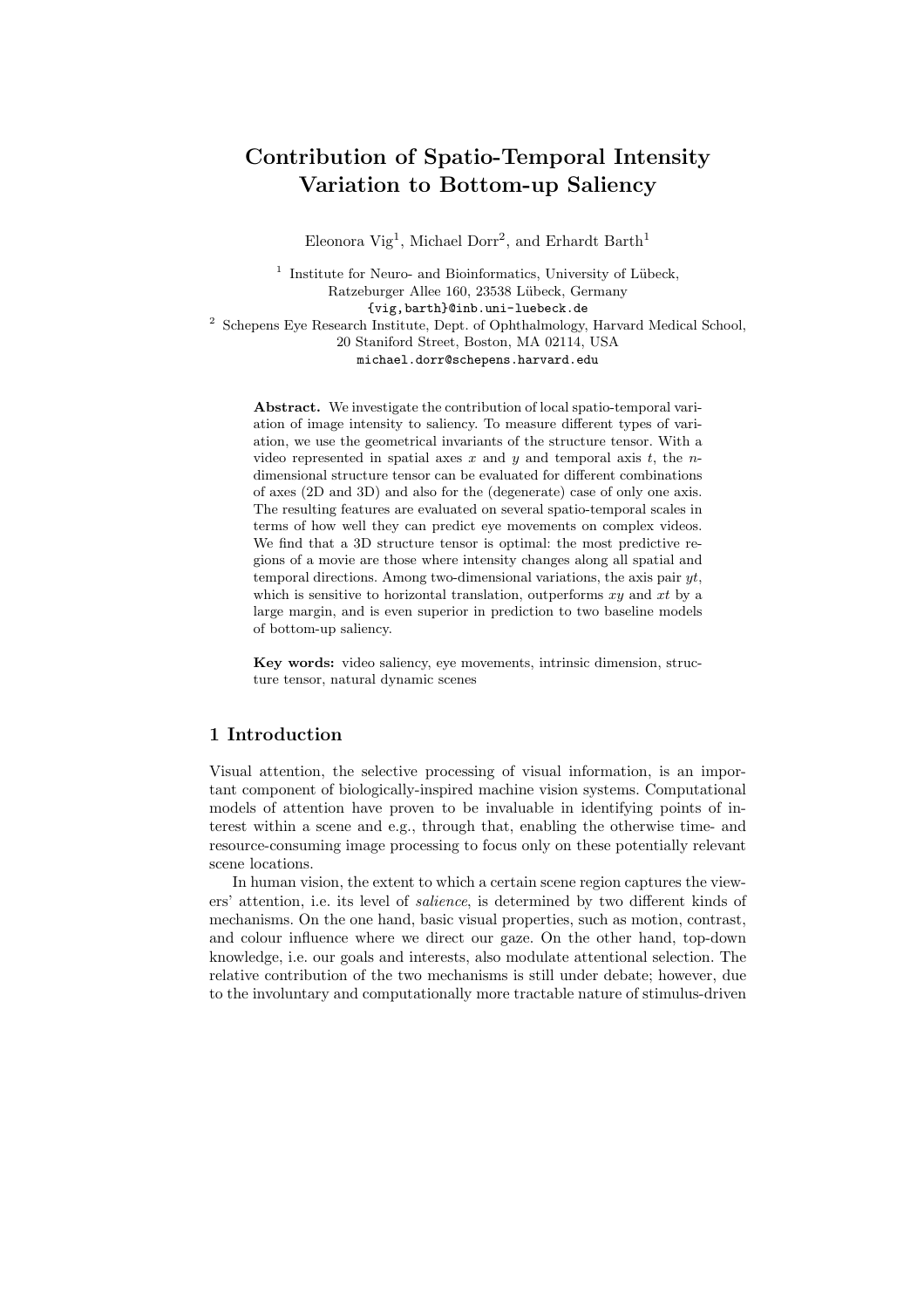attention, much work has focused on the bottom-up factors that drive eye movements.

Of major importance was the recognition that scene statistics at the centre of fixation differ significantly from those at random, control locations. Studies have shown that attended regions have high luminance-contrast [6, 7], and found regularities in the higher-order statistics (e.g. high edge density [5]). Knowledge about such distinct image properties has been then used to build models of saliency that successfully predict human fixations in natural scenes, e.g. [4, 2, 9].

Another key finding is related to the region's degree of spatial (and temporal) variance. It shows for images that intrinsically two-dimensional scene structures (i.e. of higher spatial variance), such as edges and curved lines, have a higher probability to be fixated [5]. In previous work, we could demonstrate for videos that features that change over space and in time also tend to be more salient. We found that the predictability of eye movements correlates with the intrinsic dimension: the higher the intrinsic dimension the higher the predictive power [8, 1].

In the present study, we extend our previous analysis by quantifying the contribution of local spatio-temporal variation of image intensity to saliency. To measure different kinds of variation, we compute, for a set of natural outdoor videos, invariants of the *n*-dimensional structure tensor  $(1 \leq n \leq 3)$ . Considering a video to be represented in spatial axes  $(x, y)$  and temporal axis t, the nD structure tensor is evaluated for different combinations of axes (2D and 3D) and also for the (degenerate) case of only one axis. To obtain a simple measure of bottom-up saliency, we use the symmetric invariants of the structure tensors, which we compute on several spatio-temporal scales. Finally, the resulting simple representations are evaluated and compared with two prototypical saliency models of dynamic scenes in terms of how well they can predict eye movements on videos.

#### 2 Invariants of the *n*-dimensional Structure Tensor

It has been previously shown that eye movement predictability correlates with the *intrinsic dimension*  $(iD)$ , i.e. with the number of spatio-temporal directions in which the video changes locally. A classical method to estimate the intrinsic dimension is to consider the rank of the *structure tensor*. Given a grayscale video  $f : \mathbb{R}^3 \to \mathbb{R}$ , the structure tensor captures signal variations based on the spatial and temporal derivatives at each pixel. For three-dimensional data, i.e. the spatio-temporal volume of the video, usually a three-dimensional structure tensor is defined. However, on subspaces of the video volume (e.g. combinations of two axes, or even considering the degenerate case of a single axis only) 1D or 2D structure tensors can be constructed.

Here, we formalize the problem for the two-dimensional structure tensor  $J_2$ , considering only the vertical spatial dimension  $y$  and the temporal dimension t. The generalization of the formulas for the *n*-dimensional case  $(1 \le n \le 3)$  is given in Table 1. For the axis combination  $yt \mathbf{J}_2$  is defined as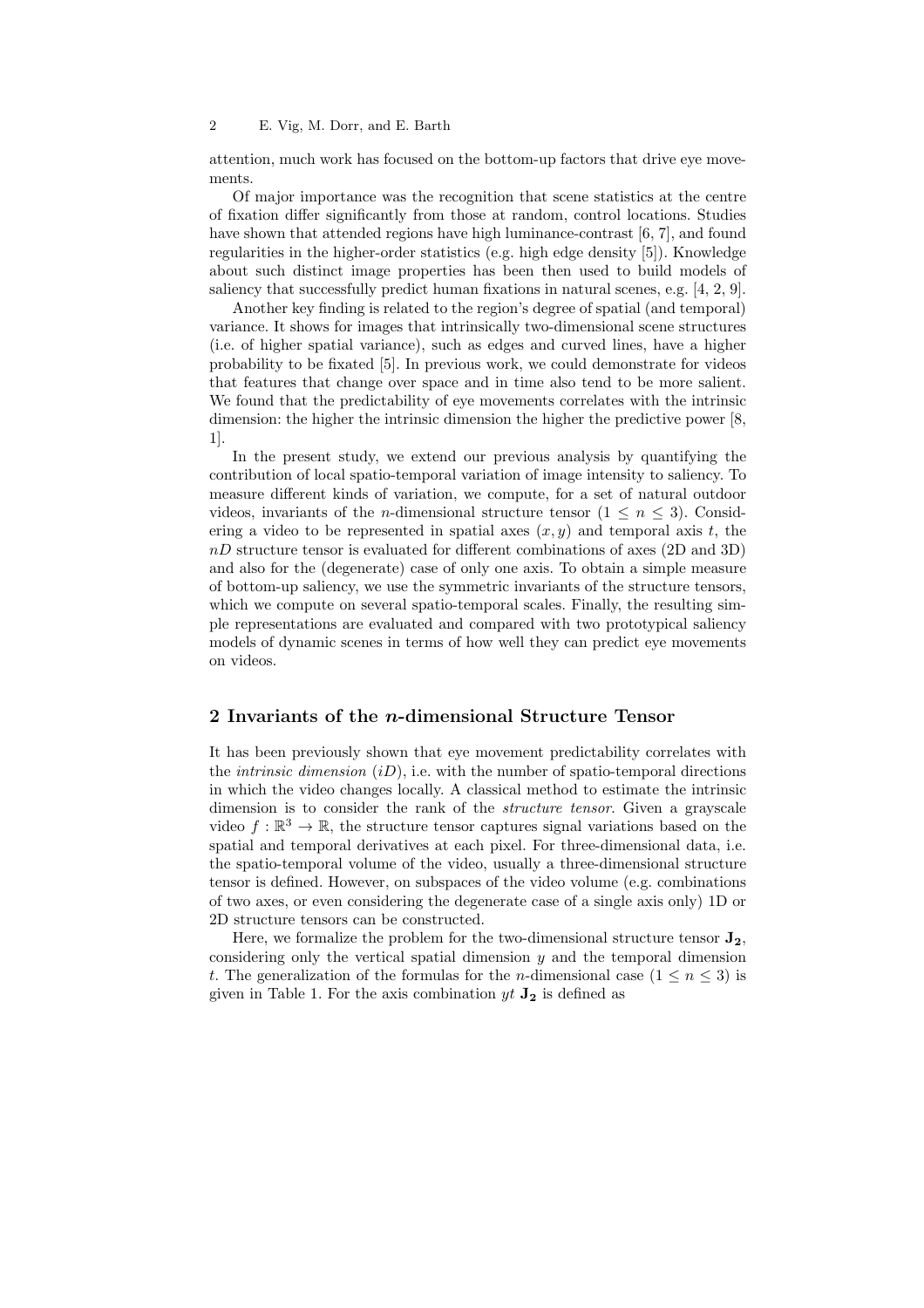Contribution of Spatio-Temporal Intensity Variation to Bottom-up Saliency 3

$$
\mathbf{J}_2 = \omega(y, t) * \begin{pmatrix} f_y^2 & f_y f_t \\ f_y f_t & f_t^2 \end{pmatrix},
$$
\n(1)

where  $\omega(y, t)$  is a Gaussian smoothing function and  $f_y$  and  $f_t$  stand for the first order partial derivatives  $\delta f/\delta y$  and  $\delta f/\delta t$ . The scale on which the structure tensor is evaluated depends on the bandwidth of the filter kernel  $\omega(y, t)$  and the derivative operators. Therefore, computations are performed on a spatiotemporal multiresolution pyramid.

The intrinsic dimension is, in practice, obtained from the symmetric invariants of the structure tensor:

$$
H = 1/2 \operatorname{trace}(\mathbf{J_2}) = \lambda_1 + \lambda_2
$$
  
\n
$$
K = |\mathbf{J_2}| = \lambda_1 \lambda_2
$$
\n(2)

where  $\lambda_i$  denote the eigenvalues of  $\mathbf{J}_2$ . Regions where  $H > 0$  are at least intrinsically one-dimensional  $(iD \geq 1)$ , e.g. non-vertical stationary edges, vertically translating edges, and uniform regions that change in time, whereas  $K > 0$  indicates an  $i2D$  feature such as yt corners (changing motion) and structures that appear or disappear in  $yt$ , which correspond to non-vertical translation.

Table 1. n-dimensional structure tensors and their invariants, which correspond to the minimum intrinsic dimension  $(iD)$  of a region. Invariants that encode features of higher  $iD$  are in general better predictors of eye movements; therefore, they are used for further analysis (these are marked with a box).

| $\boldsymbol{n}$ | $nD$ Structure Tensor                                                                                                                              | Invariants (eigendecomposition of $J_n$ )                                                                                                               |                                            |  |
|------------------|----------------------------------------------------------------------------------------------------------------------------------------------------|---------------------------------------------------------------------------------------------------------------------------------------------------------|--------------------------------------------|--|
|                  | $\mathbf{J}_1 = \omega(u) * f_u^2$<br>$u \in \{x, y, t\}$                                                                                          | $H = \lambda_1$                                                                                                                                         | $(iD = 1)$                                 |  |
| $\overline{2}$   | $\mathbf{J_2} = \omega(u, v) * \begin{pmatrix} f_u^2 & f_u f_v \\ f_u f_v & f_v^2 \end{pmatrix}$<br>$u, v \in \{x, y, t\}, u \neq v$               | $H = \lambda_1 + \lambda_2$<br>$K = \lambda_1 \lambda_2$                                                                                                | (iD > 1)<br>$(iD = 2)$                     |  |
|                  | $\mathbf{J_3} = \omega(x,y,t) * \begin{pmatrix} f_x^2 & f_x f_y & f_x f_t \\ f_x f_y & f_y^2 & f_y f_t \\ f_x f_t & f_y f_t & f_t^2 \end{pmatrix}$ | $H = \lambda_1 + \lambda_2 + \lambda_3$<br>$S = \lambda_1 \lambda_2 + \lambda_1 \lambda_3 + \lambda_2 \lambda_3$<br>$K = \lambda_1 \lambda_2 \lambda_3$ | $(iD \geq 1)$<br>$(iD \geq 2)$<br>$(iD=3)$ |  |

## 3 Prediction of Eye Movements with Tensor-based Approaches

Having reviewed simple tensor-based video representations that characterize different types of spatio-temporal changes, we now quantitatively compare their power in predicting eye movements on complex natural videos.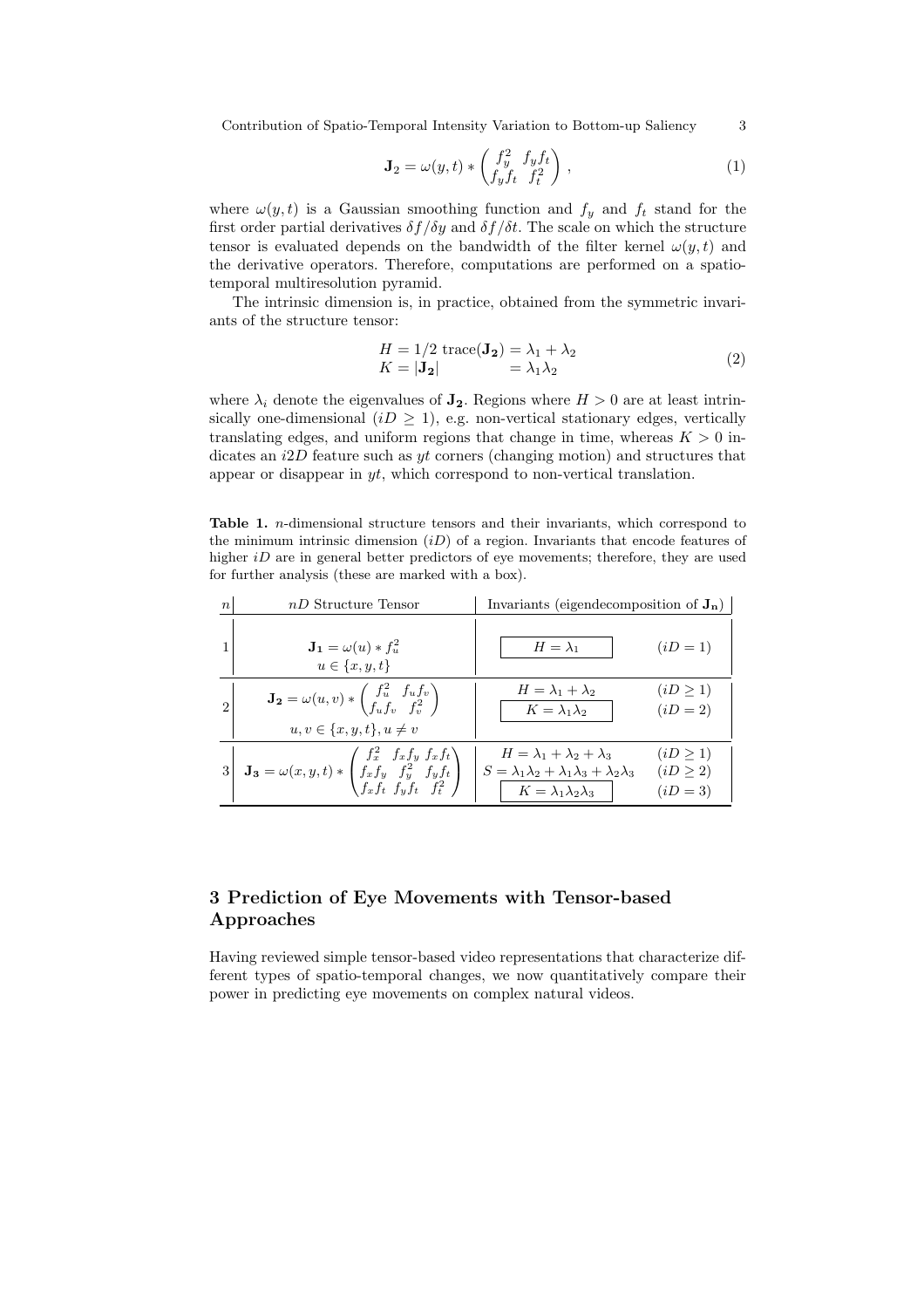

Fig. 1. Top row (from left): H of  $J_1$  computed along the individual axes x, y, and t; original frame also shown. Bottom row (from left):  $K$  of  $J_2$  computed along the axes  $xy, xt, and yt; below the original image: K of **J**<sub>3</sub> along all three axes.$ 

For our evaluation, we used a public data set<sup>1</sup> [3] that consists of 18 highresolution movie clips (1280 by 720 pixels, 29.97 fps, about 20 s duration each) of natural outdoor scenes, and the gaze data of 54 human subjects freely viewing these videos. From the raw gaze data, collected with an Eye Link II eye tracker at 250 Hz, about 40,000 saccades were extracted. All movies were cropped to the same size along the spatial axes (preserving the central 600 by 600 pixels), to make the resulting space-time cubes rotation-invariant with regard to size (because movies had 600 frames). The total number of saccades that remained after the cropping was 24,370.

Invariants that encode features of higher intrinsic dimensionality were shown to be better predictors of eye movements; therefore, here only these were considered (see Table 1). For each video, we computed the invariants of the tensors  $J_1$ ,  $J_2$ , and  $J_3$  along all possible dimensions/combinations of dimensions. See Figure 1 for still shots from a movie and the corresponding invariants. The above invariants were computed on each scale of an anisotropic spatio-temporal multiresolution pyramid with  $S = 2$  spatial and  $T = 2$  temporal scales, in which each spatial pyramid was decomposed further into its temporal bands.

To determine how well the different representations can predict the saliency level of video regions, next, we labelled areas in the videos as salient and nonsalient. The class of salient locations is well defined by the human fixations (more precisely by the saccade landing points). To obtain the non-salient class, a number of biases need to be addressed (e.g. the central fixation bias, the tendency of observers to fixate more in the centre of the display). A common approach in the human vision literature, which we also follow here, is to shuffle

<sup>1</sup> http://www.inb.uni-luebeck.de/tools-demos/gaze/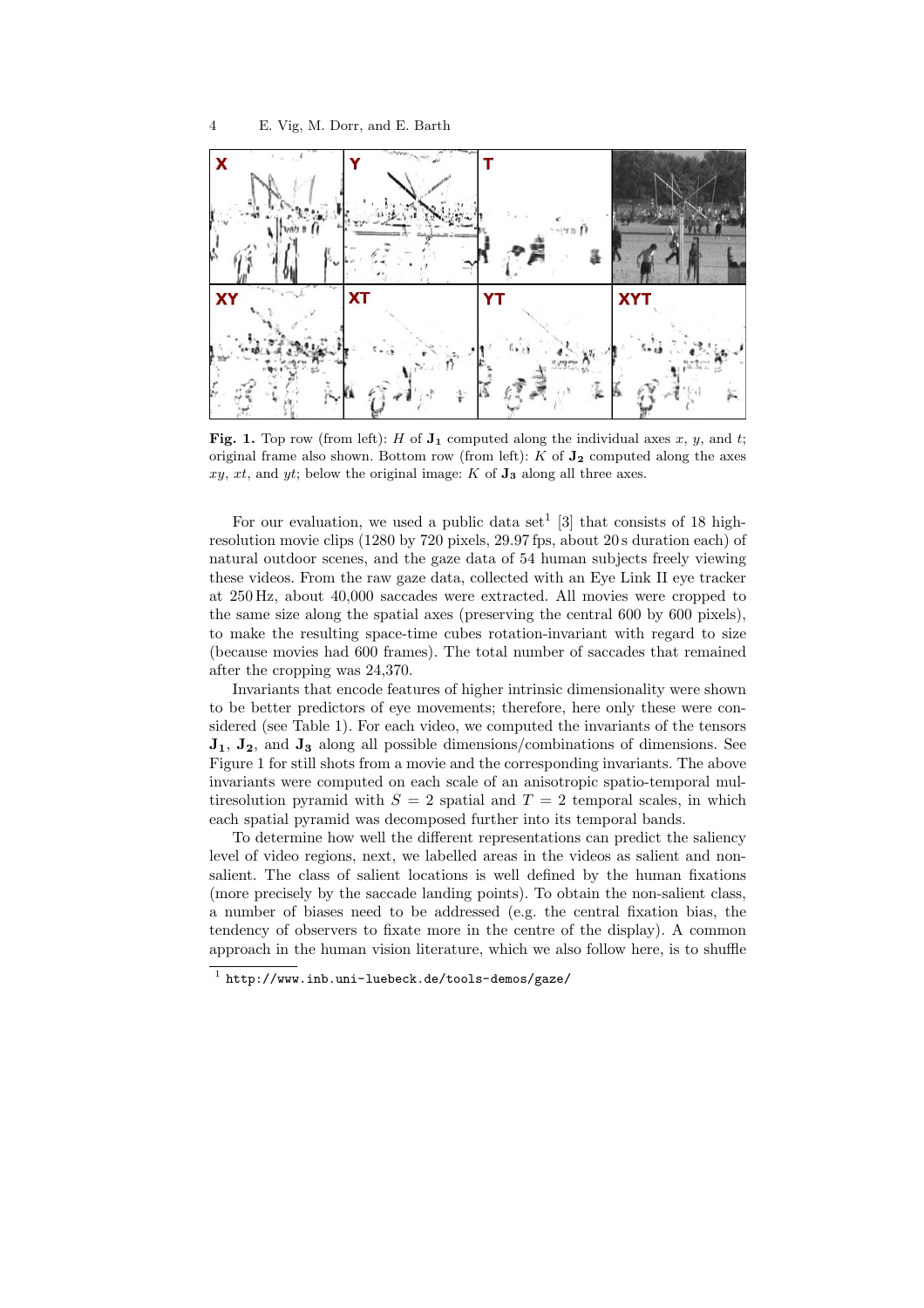scanpaths: the non-attended locations of a movie are chosen using randomly selected scanpaths from the other movies.

For eye movement prediction, instead of using directly the feature response at these locations, one must consider a spatio-temporal neighbourhood centred around fixations. This is partly accounted for by the image pyramid; however, we further consider a spatial window (of 32 pixels, i.e. about 1.2 deg, on the highest pyramid level), as uncertainty in the measurements is higher in the spatial domain. On each pyramid level, we compute the window's energy, i.e. the root-mean-square of the feature values (i.e. invariants) in the window. Thus, we obtain for each salient and non-salient video location a low-dimensional vector of feature energies computed on the different pyramid levels (procedure detailed in [8]).

Finally, the predictive power of the different representations is assessed by evaluating (through ROC analysis) the performance of one-dimensional maximum-likelihood classifiers when the feature energies from the single pyramid levels are used as inputs to the decision algorithm. In Table 2, we report average ROC scores (over the 18 movies) obtained for the "most predictive" scale (i.e. the pyramid level with the highest average ROC score).

For comparison, the saliency maps computed by two state-of-the-art algorithms for dynamic scenes (Itti & Koch and SUNDAy  $[4, 9]$ ) are treated as maximum-likelihood classifiers for discriminating between fixated and not fixated video regions. By thresholding these maps, movie regions above the threshold are classified as salient. A systematic variation of the threshold parameter gives us a single ROC curve per movie and model. The averaged ROC scores over all videos are reported in Table 2.

Table 2. Average ROC scores of the different models and representations.

| Model                                                  | ROC score               | Model                | ROC score               | Model                                        | ROC score               |
|--------------------------------------------------------|-------------------------|----------------------|-------------------------|----------------------------------------------|-------------------------|
| $\boldsymbol{x}$<br>J <sub>1</sub><br>$\boldsymbol{u}$ | 0.621<br>0.617<br>0.623 | xy<br>xt<br>J2<br>иt | 0.639<br>0.637<br>0.656 | $\mathbf{J_3}(xyt)$<br>Itti & Koch<br>SUNDAy | 0.673<br>0.644<br>0.635 |

### 4 Discussion and Conclusion

With an average ROC score of 0.673 the three-dimensional structure tensor  $J_3$  is optimal, suggesting that the most predictive regions of a movie are indeed those where intensity varies along all spatial and temporal dimensions. Surprisingly, the second best predictor operates on the axis pair  $yt$ ; this predictor is sensitive for horizontal translations, which are most common in typical natural scenes.  $J_2$ evaluated on the axes yt outperforms  $xy$  and  $xt$  by a large margin (with an ROC score of 0.656 compared to 0.639 and 0.637, respectively), and is even superior